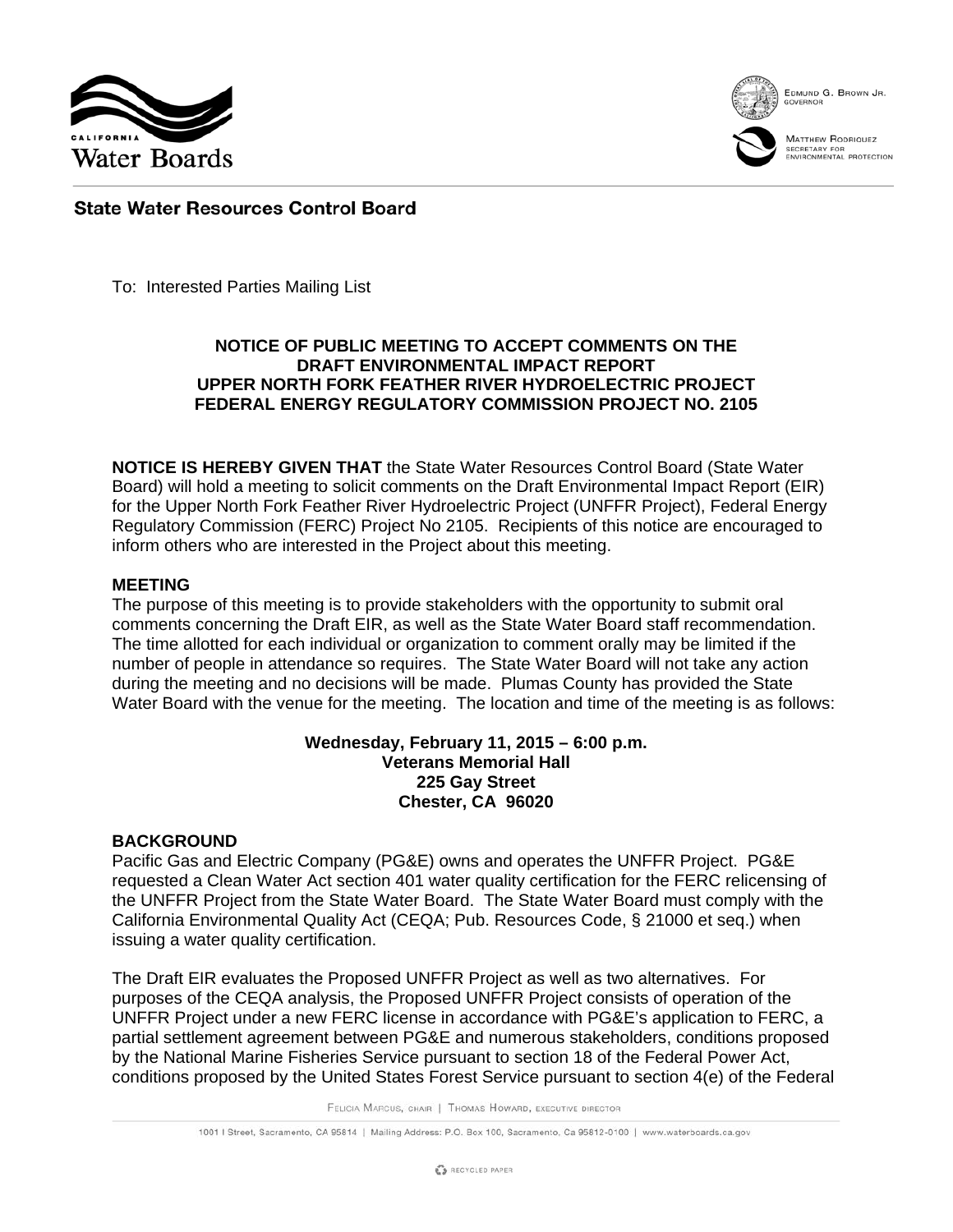Power Act, and FERC's Staff Alternative as outlined in Chapter 3 of the Draft EIR. Alternatives 1 and 2 are described in detail in Chapter 4 of the Draft EIR. Generally, both Alternatives 1 and 2 involve: 1) construction of thermal curtains at the Prattville and Caribou intakes; and 2) the activities outlined in the Proposed UNFFR Project with alternative minimum flow releases from Canyon Dam to the Seneca and Belden reaches of the North Fork Feather River. Alternative 1 also includes increased releases from the low level outlet at Canyon dam from June 15 to September 15.

The Draft EIR identifies significant impacts for the following resources:

- **Aesthetics**
- **Air Quality**
- **Cultural Resources**
- **Fisheries**
- Geology, Geomorphology, and Soils
- **Hazards and Hazardous Materials**
- **Land Use and Mineral Resources**
- Noise
- **Recreation**
- **Transportation and Traffic**
- Vegetation, Wildlife, and Sensitive Biological Resources
- **Water Quality**

All potentially significant impacts can be reduced to a less than significant level with implementation of mitigation measures, except for the Aesthetics resource area, which is identified as significant and unavoidable.

## **STATE WATER BOARD STAFF RECOMMENDATION**

In accordance with the Clean Water Act, the State Water Board staff recommendation is designed to ensure the UNFFR Project will protect water quality and beneficial uses through the term of the new FERC license and any amendments thereto. State Water Board staff developed a preliminary recommendation comprised of the following:

- implementation of the Proposed UNFFR Project with the alternative minimum flows, as outlined in Chapter 4 of the Draft EIR;
- increased releases of 250 cubic feet per second for purposes of temperature control from the low level outlet at Canyon dam from June 15 to September 15;
- monitoring of the Upper North Fork Feather River and Lake Almanor to evaluate temperatures and fisheries effects resulting from implementation of the Proposed UNFFR Project with increased Canyon dam flows; and
- adaptive management and a reservation of authority, whereby the State Water Board could require installation of thermal curtains at Lake Almanor and Butt Valley reservoir based on monitoring results, if appropriate.

In developing a recommendation, State Water Board staff considered the Draft EIR and all supporting information. This includes, but is not limited to: FERC's Final *Environmental Impact Statement for the Upper North Fork Feather River Project*; PG&E's application for certification; studies; reports; meeting notes; and stakeholder comments. Throughout the FERC relicensing process, State Water Board staff heard concerns from stakeholders related to potential impacts associated with use of thermal curtains. State Water Board staff believes that adaptive management coupled with the ongoing relicensing efforts of the Poe Hydroelectric Project (FERC Project No. 2107) and the Bucks Creek Hydroelectric Project (FERC Project No. 619) will provide opportunities to further evaluate temperature in the North Fork Feather River.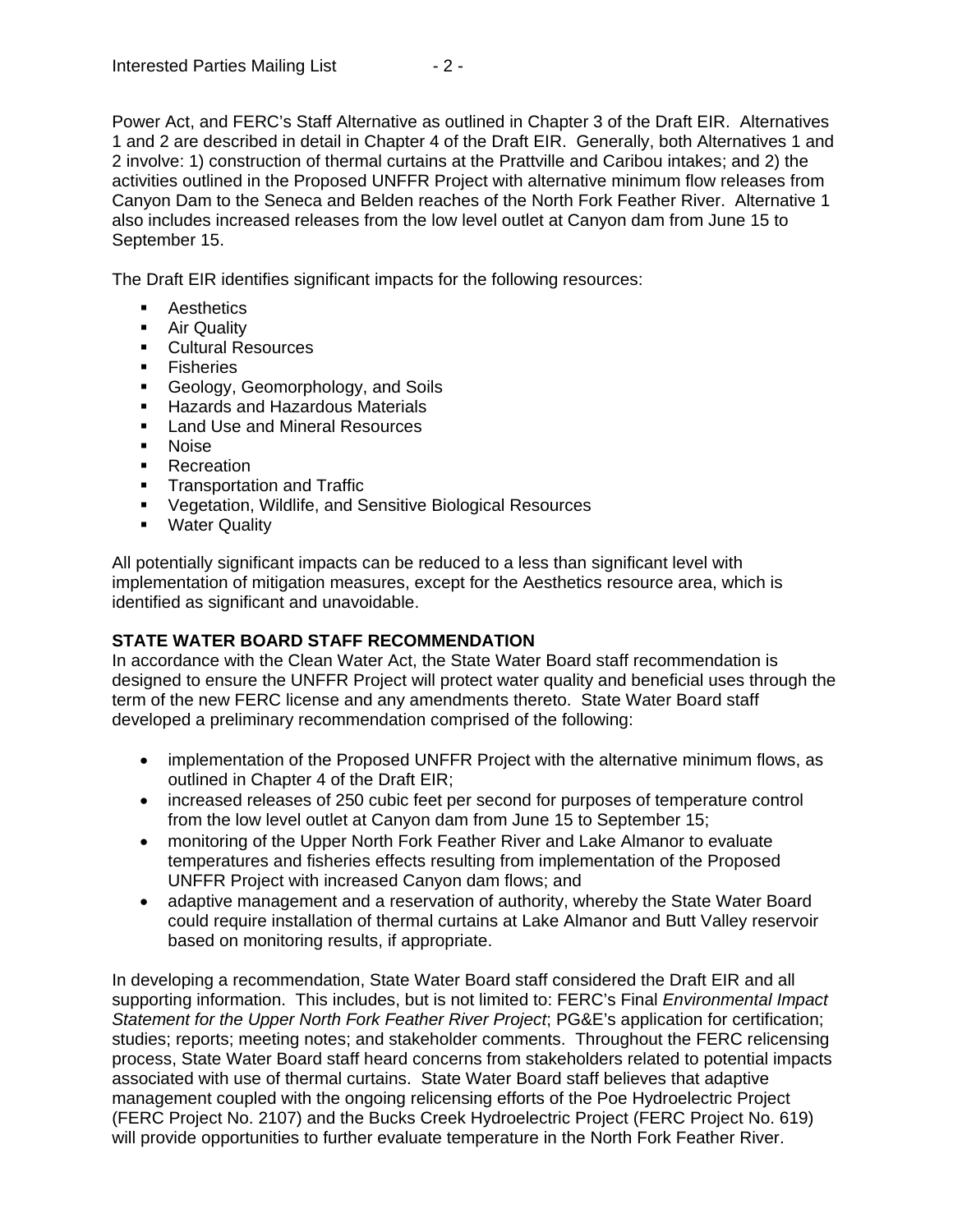## **PUBLIC REVIEW PERIOD**

The Draft EIR and State Water Board staff recommendation were released for public comment on November 26, 2014. Interested parties are encouraged to provide comments. The State Water Board will consider all comments submitted by noon (12:00 pm) on **March 26, 2015**. Comments should be submitted to Mr. Peter Barnes as follows:

> *Peter Barnes, Engineering Geologist* State Water Board Resources Control Board Division of Water Rights Water Quality Certification Program P.O. Box 2000 Sacramento, CA 95812

> > or

Email: [Peter.Barnes@waterboards.ca.gov](mailto:Peter.Barnes@waterboards.ca.gov)

## **AVAILABILITY OF DRAFT EIR**

The Draft EIR and Notice of Availability, which contains the State Water Board staff recommendation, are available on the State Water Board's Project webpage at: [http://www.waterboards.ca.gov/waterrights/water\\_issues/programs/water\\_quality\\_cert/unffr\\_ferc](http://www.waterboards.ca.gov/waterrights/water_issues/programs/water_quality_cert/unffr_ferc2105.shtml) [2105.shtml](http://www.waterboards.ca.gov/waterrights/water_issues/programs/water_quality_cert/unffr_ferc2105.shtml)

Copies of the Draft EIR are also available for review at the following locations:

State Water Resources Control Board 1001 I Street, 2<sup>nd</sup> Floor, Room 2-114 Sacramento, CA 95814 (916) 341-5300

Plumas County Library–Chester 210 First Street Chester, CA 96020 (530) 258-2742

Plumas County Library–Greenville 204 Ann Street Greenville, CA 95947 (530) 284-7416

Butte County Library–Chico 1108 Sherman Avenue Chico, CA 95926 (530) 891-2762

Central Valley Regional Water Quality Control Board, Sacramento 11020 Sun Center Drive, Suite 200 Rancho Cordova, CA 95670-6114 (916) 464-3291

Plumas County Library–Quincy 445 Jackson Quincy, CA 95971 (530) 283-6310

Central Valley Regional Water Quality Control Board, Redding 364 Knollcrest Drive, Suite 2015 Redding, CA 96002 (530) 224-4845